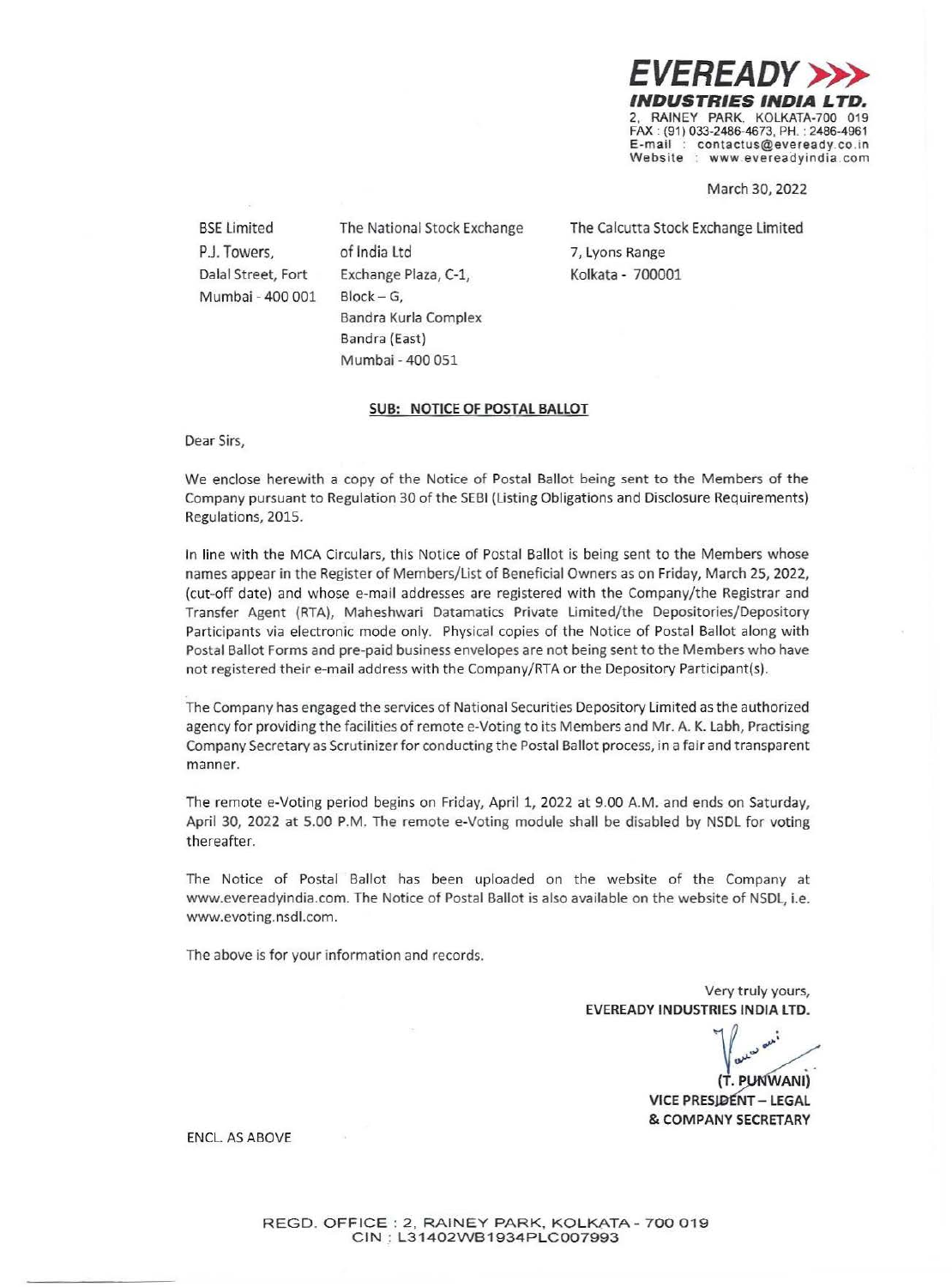

# EVEREADY INDUSTRIES INDIA LTD.

CIN: L31402WB1934PLC007993 Registered Office: 2, Rainey Park, Kolkata - 700 019 Phone: 033-2455 9213, 033-2486 4961; Fax: 033- 2486 4673; E-mail: investorrelation@eveready.co.in; Website: www.evereadyindia.com

## NOTICE OF POSTAL BALLOT

NOTICE is hereby given to the Members of Eveready Industries India Limited ('the Company'), that, pursuant to and in compliance with Section 108 and 110 of the Companies Act, 2013 ('the Act') read with Rule 20 and Rule 22 of the Companies (Management & Administration) Rules, 2014 ('the Rules), Regulation 44 of the Securities and Exchange Board of India (Listing Obligations and Disclosure Requirements) Regulations, 2015, ('Listing Regulations'), the Secretarial Standard-2 on General Meetings ('SS-2') and other applicable provisions of the Act and Rules issued thereunder and Regulations, (including any statutory modification(s) or re-enactment(s) thereof for the time being in force and in terms of the Circular No. 14/2020 dated April 8, 2020, Circular No.17/2020 dated April 13, 2020, Circular No.22/2020 dated June 15, 2020, Circular No. 33/2020 dated September 28, 2020, Circular No. 39/2020 dated December 31, 2020, Circular No. 10/2021 dated June 23, 2021 and Circular No. 20/2021 dated December 08, 2021 issued by the Ministry of Corporate Affairs (MCA Circulars), the Resolution as set out in this Notice seeking approval for the appointment of Mr. Suvamoy Saha as Managing Director of the Company is proposed to be passed as an Ordinary Resolution by the Members of the Company through Postal Ballot only, by means of voting through electronic means('Postal Ballot/Remote e-Voting').

#### SPECIAL BUSINESS

To consider and, if thought fit, to pass the following resolution as an Ordinary Resolution:

"RESOLVED that pursuant to the provisions of Sections 196, 197, 198 and 203 read with Schedule V and other applicable provisions, if any, of the Companies Act, 2013 ('the Act') and the Rules made thereunder (including any statutory modification(s) or re-enactment(s) thereof, for the time being in force) and in supersession of the Resolution passed by the Members at the Annual General Meeting of the Company held on September 28, 2021, consent of the Members of the Company be and is hereby accorded for the appointment of Mr. Suvamoy Saha (DIN: 00112375), as a Managing Director of the Company for a period of three years effective March 8, 2022, not liable to retire by rotation, upon the terms and conditions including remuneration as set out at the Explanatory Statement annexed to the Notice of Postal Ballot with authority to the Board of Directors of the Company ('the Board') to alter and vary the terms and conditions of the said appointment in such manner, as may be agreed between the Board and Mr. Saha.

Resolved further that in the event of absence or inadequacy of profits in any financial year during the tenure of Mr. Saha's appointment, Mr. Saha will be paid the above as minimum remuneration, notwithstanding the limits prescribed in Section II of Part II of Schedule V to the Companies Act, 2013."

By Order of the Board

Tehnaz Punwani Kolkata Vice President - Legal & Company Secretary March 25, 2022 (Membership Number: ACS 7054)

#### Notes:

The Explanatory Statement pursuant to Section 102 read with Section 110 of the Act setting out the material facts and reasons for the proposed Ordinary Resolution, considered to be urgent in nature, to be transacted by postal ballot and remote e-Voting is appended herein below and forms a part of the Notice. Members are requested to peruse the proposed resolution, along with the Explanatory Statement, and thereafter record their assent or dissent through the remote e-Voting facility provided by the Company.

The relevant document referred to in the accompanying Notice of Postal Ballot and the Explanatory Statement shall be open for inspection electronically, during business hours on all working days, until the last date of the Remote e-Voting,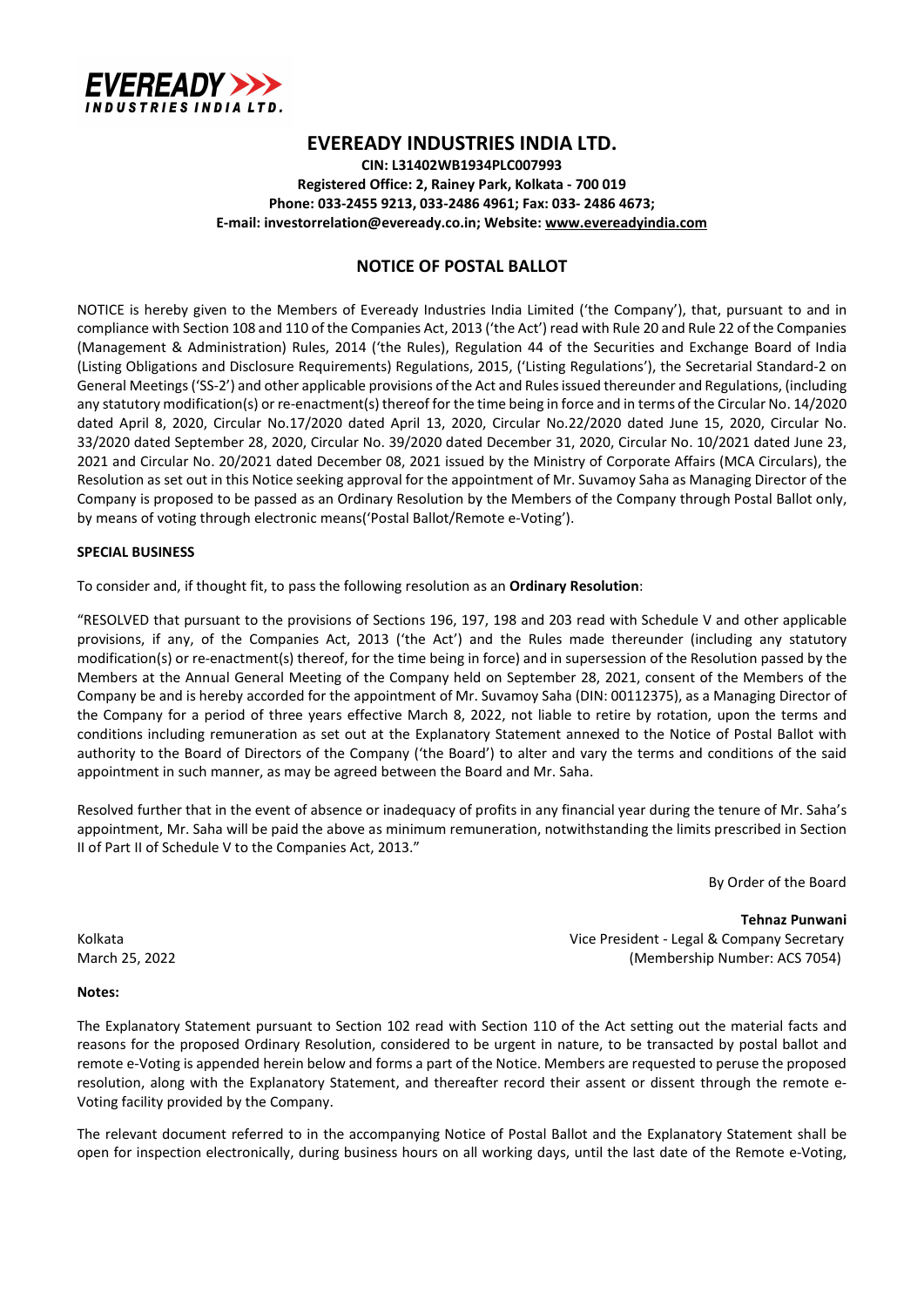

basis the request of the Member(s) being sent on investorrelation@eveready.co.in mentioning their name, Folio no./Client ID and DP ID and the name of the document, with a self-attested copy of their PAN Card attached to the e-mail. In line with the MCA Circulars, this Notice of Postal Ballot is being sent to the Members whose names appear in the Register of Members/List of Beneficial Owners as on Friday, March 25, 2022, and whose e-mail addresses are registered with the Company/the Registrar and Transfer Agent (RTA), Maheshwari Datamatics Private Limited/the Depositories/Depository Participants via electronic mode only. Physical copies of the Notice of Postal Ballot along with Postal Ballot Forms and prepaid business envelopes are not being sent to the Members who have not registered their e-mail address with the Company/RTA or the Depository Participant(s).

The Members, whose names appear in the Register of Members/List of Beneficial Owners as on Friday, March 25, 2022, being the cut-off date, are entitled to vote on the Resolution set forth in this Notice of Postal Ballot and are requested to refer to the Notice of Postal Ballot and the detailed instructions on the manner of casting vote given therein. A person who is not a Member as on the cut-off date should treat this Notice of Postal Ballot for information purpose only.

The Notice of Postal Ballot has been uploaded on the website of the Company at www.evereadyindia.com. The Notice of Postal Ballot can also be accessed from the websites of the Stock Exchanges i.e. BSE Limited and the National Stock Exchange of India Limited at www.bseindia.com and www.nseindia.com respectively. The Notice of Postal Ballot is also available on the website of NSDL, i.e. www.evoting.nsdl.com.

In terms of Section 108 and Section 110 of the Act, read with Rule 20 of the Companies (Management and Administration) Rules, 2014 and Regulation 44 of the SEBI (Listing Obligations and Disclosure Requirements) Regulations, 2015, the Company is pleased to provide e-Voting facilities for Members to exercise their right to vote on the resolution proposed, through remote e-Voting system. For this purpose, the Company has engaged the services of National Securities Depository Limited (NSDL), as the authorized agency for providing the said facilities of the remote e-Voting.

## The remote e-Voting period begins on Friday, April 1, 2022 at 9.00 A.M. and ends on Saturday, April 30, 2022 at 5.00 P.M. The remote e-Voting module shall be disabled by NSDL for voting thereafter.

The voting rights of Members shall be in proportion to their shares of the paid-up equity share capital of the Company as on Friday, March 25, 2022, being the cut-off date fixed for the purpose. In case of joint holders, only such joint holder who is higher in the order of names will be entitled to vote.

Mr. A. K. Labh, Practicing Company Secretary (FCS 4848/COP 3238) has been appointed to act as the Scrutinizer, for conducting the Postal Ballot process, in a fair and transparent manner.

The Scrutinizer shall after the conclusion of the remote e-Voting, unblock the votes cast through remote e-Voting in the presence of at least two witnesses not in the employment of the Company and shall submit, not later than two working days of the conclusion of the Postal Ballot, a Scrutinizer's Report of the total votes cast in favour or against, if any, to the Board of Directors of the Company or an authorised person, who shall countersign the same and declare the results of the voting forthwith.

Resolutions passed by Members through Postal Ballot are deemed to have been passed at a General Meeting of the Members of the Company. The Resolution, if passed by requisite majority by Postal Ballot through remote e-Voting system shall be deemed to have been passed on the last date of voting, i.e. Saturday, April 30, 2022.

The results declared along with the Scrutinizer's Report shall be placed on the Company's website www.evereadyindia.com and on the website of NSDL immediately after the declaration of results and also be forwarded to the Stock Exchanges where the shares of the Company are listed and also be displayed on the Notice Board of the Company at its Registered Office.

## Instructions for Remote e-Voting

## Process to vote electronically using NSDL e-Voting system:

The way to vote electronically on NSDL e-Voting system consists of "Two Steps" which are mentioned below: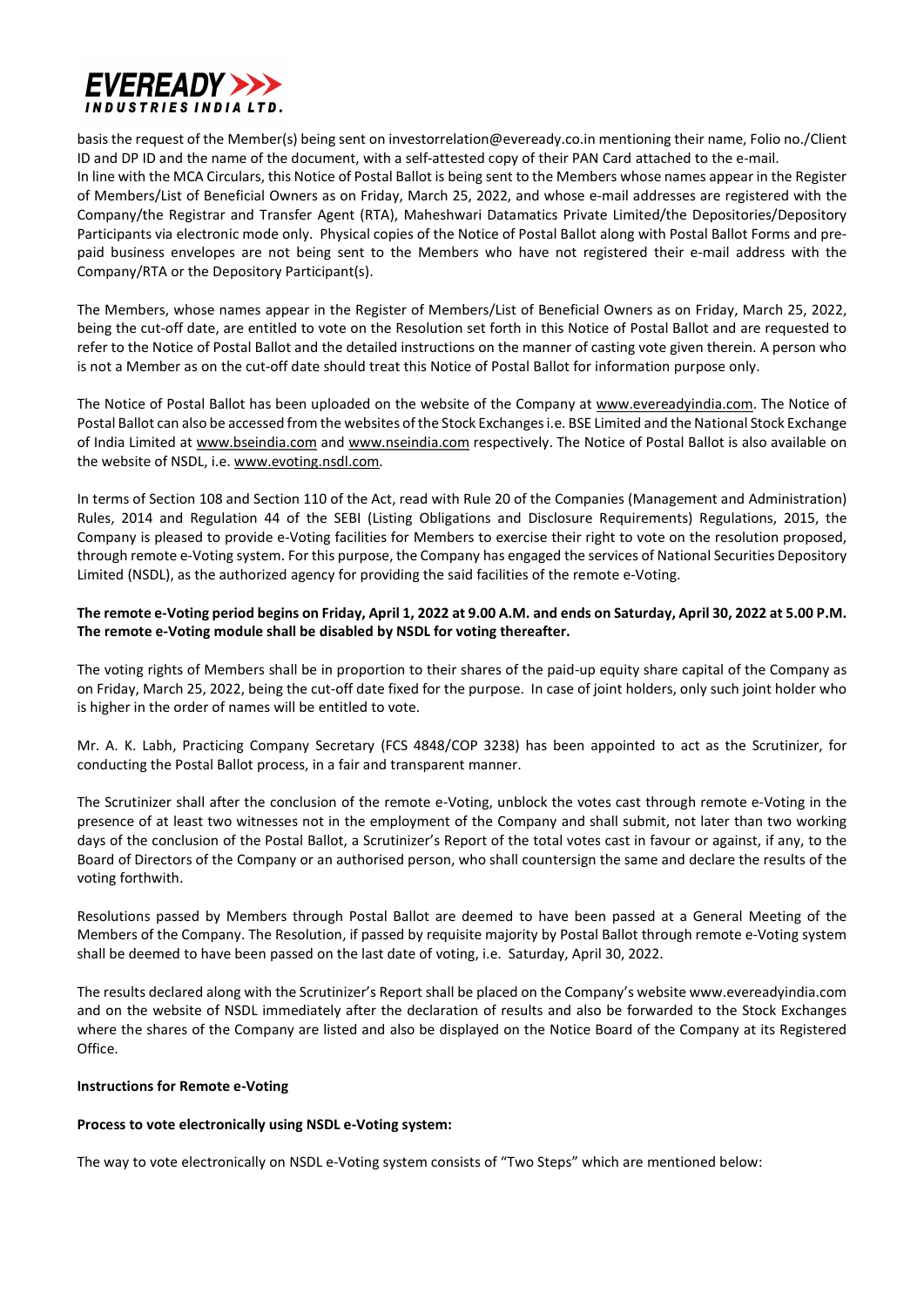

Step 1: Access to NSDL e-Voting system at https://www.evoting.nsdl.com.

Step 2: Cast your vote electronically on NSDL e-Voting system.

### Step 1: Access to NSDL e-Voting system

### A) Login method for e-Voting and joining virtual Meeting for Individual shareholders holding securities in demat mode

In terms of SEBI circular dated December 9, 2020 on e-Voting facility provided by Listed Companies, Individual shareholders holding securities in demat mode are allowed to vote through their demat account maintained with Depositories and Depository Participants. Shareholders are advised to update their mobile number and e-mail ID in their demat accounts in order to access e-Voting facility.

| <b>Type of shareholders</b>                                                  | <b>Login Method</b>                                                                                                                                                                                                                                                                                                                                                                                                                                                                                                                                                                                                                                                                                                                                                                                                                                                                                                                                                                                                                                                                                                                                                                                                                                                                                                                                                                                                                                                                                                                                                                                                                                                                                                                                                                                                                                                                                                                                          |  |
|------------------------------------------------------------------------------|--------------------------------------------------------------------------------------------------------------------------------------------------------------------------------------------------------------------------------------------------------------------------------------------------------------------------------------------------------------------------------------------------------------------------------------------------------------------------------------------------------------------------------------------------------------------------------------------------------------------------------------------------------------------------------------------------------------------------------------------------------------------------------------------------------------------------------------------------------------------------------------------------------------------------------------------------------------------------------------------------------------------------------------------------------------------------------------------------------------------------------------------------------------------------------------------------------------------------------------------------------------------------------------------------------------------------------------------------------------------------------------------------------------------------------------------------------------------------------------------------------------------------------------------------------------------------------------------------------------------------------------------------------------------------------------------------------------------------------------------------------------------------------------------------------------------------------------------------------------------------------------------------------------------------------------------------------------|--|
| Individual<br>Shareholders holding<br>securities in demat<br>mode with NSDL. | If you are already registered for NSDL IDeAS facility, please visit the e-Services website of<br>$\bullet$<br>NSDL. Open web browser by typing the following URL: https://eservices.nsdl.com/either on<br>a Personal Computer or on a mobile. Once the home page of e-Services is launched, click on<br>the "Beneficial Owner" icon under "Login" which is available under "IDeAS" section. A new<br>screen will open. You will have to enter your User ID and Password. After successful<br>authentication, you will be able to see e-Voting services. Click on "Access to e-Voting" under<br>e-Voting services and you will be able to see e-Voting page. Click on options available against<br>company name or e-Voting service provider-NSDL and you will be re-directed to NSDL e-<br>Voting website for casting your vote during the remote e-Voting period.<br>If the user is not registered for IDeAS e-Services, option to register is available at<br>https://eservices.nsdl.com. Select "Register Online for IDeAS" Portal or click at<br>https://eservices.nsdl.com/SecureWeb/IdeasDirectReg.jsp.<br>Visit the e-Voting website of NSDL. Open web browser by typing the following URL:<br>https://www.evoting.nsdl.com/ either on a Personal Computer or on a mobile. Once the<br>home page of e-Voting system is launched, click on the icon "Login" which is available under<br>'Shareholder/Member' section. A new screen will open. You will have to enter your User ID<br>(i.e. your sixteen digit demat account number held with NSDL), Password/OTP and a<br>Verification Code as shown on the screen. After successful authentication, you will be<br>redirected to NSDL Depository site wherein you can see e-Voting page. Click on options<br>available against company name or e-Voting service provider - NSDL and you will be<br>redirected to e-Voting website of NSDL for casting your vote during the remote e-Voting<br>period. |  |
| Individual<br>Shareholders holding<br>securities in demat<br>mode with CDSL  | Existing users who have opted for Easi / Easiest, they can login through their User Id and<br>$\bullet$<br>password. Option will be made available to reach e-Voting page without any further<br><b>URL</b><br>for<br>authentication.<br>The<br>users<br>login<br>Easi<br>to<br>to<br>$\prime$<br>Easiest<br>are<br>https://web.cdslindia.com/myeasi/home/login or www.cdslindia.com and click on New<br>System Myeasi.<br>After successful login of Easi/Easiest the user will be also able to see the E Voting Menu.<br>$\bullet$<br>The Menu will have links of e-Voting service provider i.e. NSDL. Click on NSDL to cast your<br>vote.<br>If the user is not registered for Easi/Easiest, option to register is available at<br>$\bullet$<br>https://web.cdslindia.com/myeasi/Registration/EasiRegistration<br>Alternatively, the user can directly access e-Voting page by providing demat Account<br>$\bullet$<br>Number and PAN No. from a link in www.cdslindia.com home page. The system will<br>authenticate the user by sending OTP on registered Mobile & Email as recorded in the<br>demat Account. After successful authentication, user will be provided links for the<br>respective ESP i.e. NSDL where the e-Voting is in progress.                                                                                                                                                                                                                                                                                                                                                                                                                                                                                                                                                                                                                                                                                                        |  |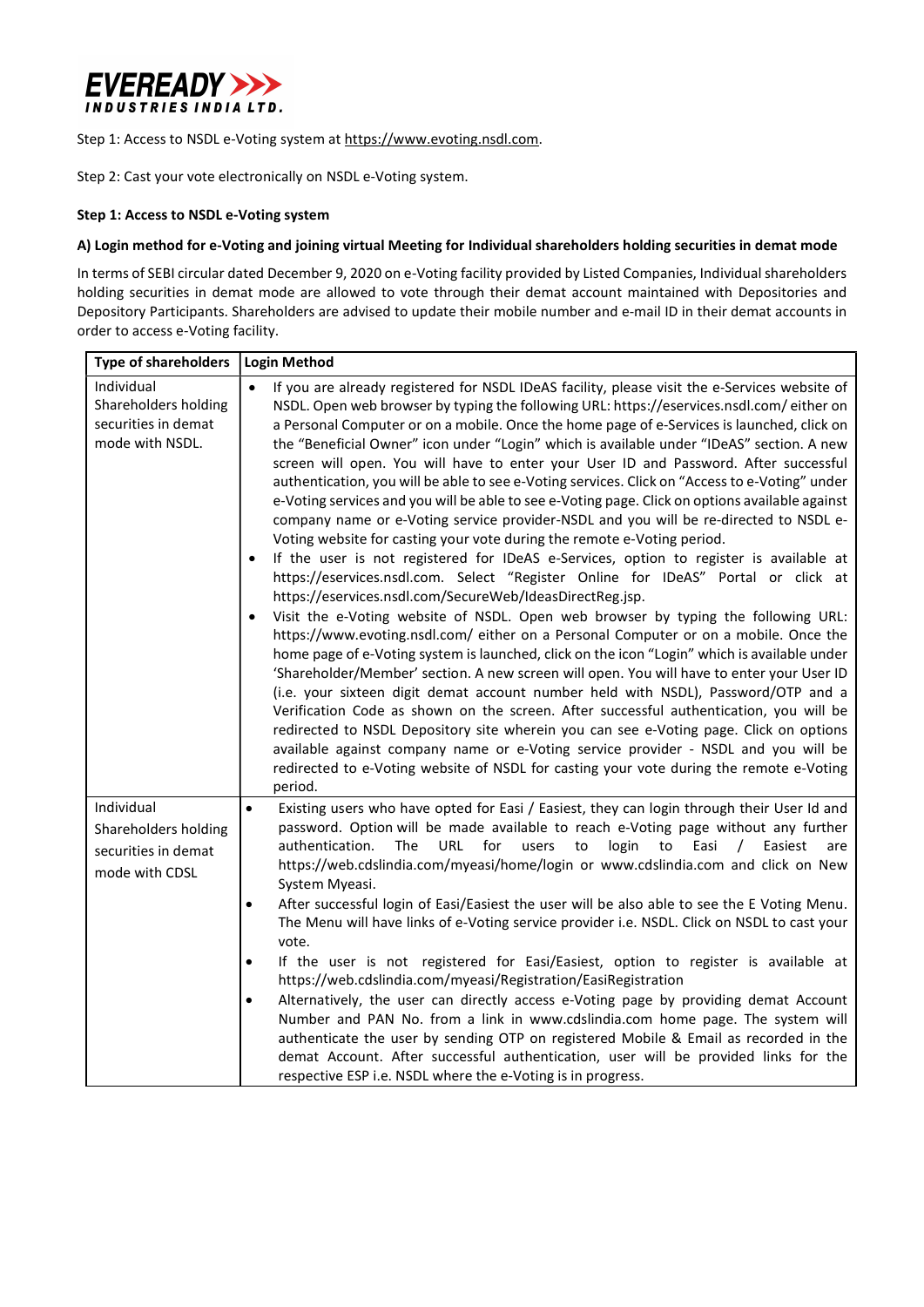

| Individual             | You can also login using the login credentials of your demat account through your            |
|------------------------|----------------------------------------------------------------------------------------------|
| Shareholders           | Depository Participant registered with NSDL/CDSL for e-Voting facility. Once login, you will |
| (holding securities in | be able to see e-Voting option. Once you click on e-Voting option, you will be redirected to |
| demat mode) login      | NSDL/CDSL Depository site after successful authentication, wherein you can see e-Voting      |
| through their          | feature. Click on options available against company name or e-Voting service provider-       |
| depository             | NSDL and you will be redirected to e-Voting website of NSDL for casting your vote during     |
| participants           | the remote e-Voting period.                                                                  |

#### Important note:

Members who are unable to retrieve User ID/ Password are advised to use Forget User ID and Forget Password option available at abovementioned website.

## Helpdesk for Individual Shareholders holding securities in demat mode for any technical issues related to login through Depository i.e. NSDL and CDSL.

| Login type                                                            | <b>Helpdesk details</b>                                                                                                                                                          |
|-----------------------------------------------------------------------|----------------------------------------------------------------------------------------------------------------------------------------------------------------------------------|
| Individual Shareholders holding securities in<br>demat mode with NSDL | Members facing any technical issue in login can contact NSDL helpdesk<br>by sending a request at evoting@nsdl.co.in or call at toll free no.: 1800<br>1020 990 and 1800 224 430  |
| Individual Shareholders holding securities in<br>demat mode with CDSL | Members facing any technical issue in login can contact CDSL helpdesk<br>by sending a request at helpdesk.evoting@cdslindia.com or contact at<br>022-23058738 or 022-23058542-43 |

## B) Login Method for shareholders other than Individual shareholders holding securities in demat mode and shareholders holding securities in physical mode.

### How to Log-in to NSDL e-Voting website at http://www.evoting@nsdl.com

- 1. Visit the e-Voting website of NSDL. Open web browser by typing the following URL: https://www.evoting.nsdl.com/ either on a Personal Computer or on a mobile.
- 2. Once the home page of e-Voting system is launched, click on the icon "Login" which is available under 'Shareholder/Member' section.
- 3. A new screen will open. You will have to enter your User ID, your Password/OTP and a Verification Code as shown on the screen.

Alternatively, if you are registered for NSDL eservices i.e. IDeAS, you can log-in at https://eservices.nsdl.com/ with your existing IDeAS login. Once you log-in to NSDL eservices after using your log-in credentials, click on e-Voting and you can proceed to Step 2 i.e. cast your vote electronically.

| Manner of holding shares i.e. Demat   Your User ID is:<br>(NSDL or CDSL) or Physical |                                                                                                                                                               |  |  |
|--------------------------------------------------------------------------------------|---------------------------------------------------------------------------------------------------------------------------------------------------------------|--|--|
| a) For Members who hold shares in<br>demat account with NSDL.                        | 8 Character DP ID followed by 8 Digit Client ID<br>For example if your DP ID is IN300*** and Client ID is 12****** then your<br>User ID is IN300***12*******. |  |  |
| b) For Members who hold shares in<br>demat account with CDSL.                        | 16 Digit Beneficiary ID<br>For example if your Beneficiary ID is 12************** then your User ID<br>$i$ s 12***************                                |  |  |
| c) For Members holding shares in<br>Physical Form.                                   | EVEN Number followed by Folio Number registered with the company<br>For example if folio number is 001*** and EVEN is 101456 then User ID is<br>101456001 *** |  |  |

4. Your User ID details are given below:

- 5. Password details for shareholders other than Individual shareholders are given below:
	- a) If you are already registered for e-Voting, then you can use your existing password to login and cast your vote.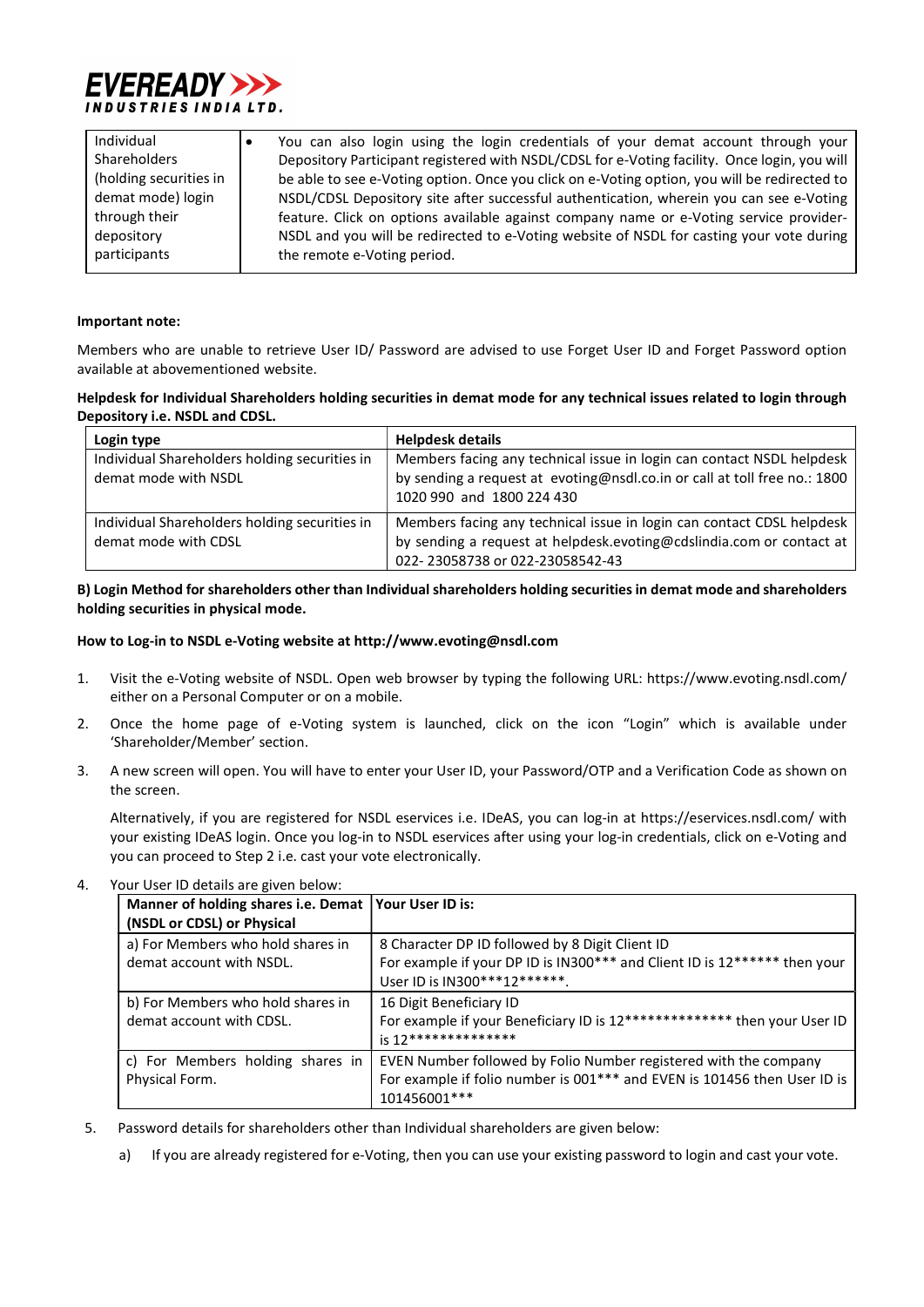

- b) If you are using NSDL e-Voting system for the first time, you will need to retrieve the 'initial password' which was communicated to you. Once you retrieve your 'initial password', you need to enter the 'initial password' and the system will force you to change your password.
- c) How to retrieve your 'initial password'?
	- If your email ID is registered in your demat account or with the company, your 'initial password' is communicated to you on your email ID. Trace the e-mail sent to you from NSDL from your mailbox. Open the e-mail and open the attachment i.e. a .pdf file. Open the .pdf file. The password to open the .pdf file is your 8 digit client ID for NSDL account, last 8 digits of client ID for CDSL account or folio number for shares held in physical form. The .pdf file contains your 'User ID' and your 'initial password'.
	- If your email ID is not registered, please follow steps mentioned below in process for those shareholders whose email ids are not registered
- 6. If you are unable to retrieve or have not received the " Initial password" or have forgotten your password:
	- a) Click on "**Forgot User Details/Password**?"(If you are holding shares in your demat account with NSDL or CDSL) option available on www.evoting.nsdl.com.
	- b) Physical User Reset Password?" (If you are holding shares in physical mode) option available on www.evoting.nsdl.com.
	- c) If you are still unable to get the password by aforesaid two options, you can send a request at evoting@nsdl.co.in mentioning your demat account number/folio number, your PAN, your name and your registered address etc.
	- d) Members can also use the OTP (One Time Password) based login for casting the votes on the e-Voting system of NSDL.
- 7. After entering your password, tick on Agree to "Terms and Conditions" by selecting on the check box.
- 8. Now, you will have to click on "Login" button.
- 9. After you click on the "Login" button, Home page of e-Voting will open.

#### Step 2: Cast your vote electronically on NSDL e-Voting system.

#### How to cast your vote electronically on NSDL e-Voting system?

- 1. After successful login at Step 1, you will be able to see all the companies "EVEN" in which you are holding shares and whose voting cycle is in active status.
- 2, Select "EVEN" of Company for which you wish to cast your vote during the remote e-Voting period.
- 3. Now you are ready for e-Voting as the Voting page opens.
- 4. Cast your vote by selecting appropriate options i.e. assent or dissent, verify/modify the number of shares for which you wish to cast your vote and click on "Submit" and also "Confirm" when prompted.
- 5. Upon confirmation, the message "Vote cast successfully" will be displayed.
- 6. You can also take the printout of the votes cast by you by clicking on the print option on the confirmation page.
- 7. Once you confirm your vote on the resolution, you will not be allowed to modify your vote.

#### GENERAL GUIDELINES FOR SHAREHOLDERS

1. Corporate and Institutional shareholders (i.e. other than individuals, HUF, NRI etc.) are required to send scanned copy (PDF/JPG Format) of the relevant Board Resolution/ Authority letter etc., to the Scrutinizer by e-mail to aklabhcs@gmail.com, with a copy marked to evoting@nsdl.co.in.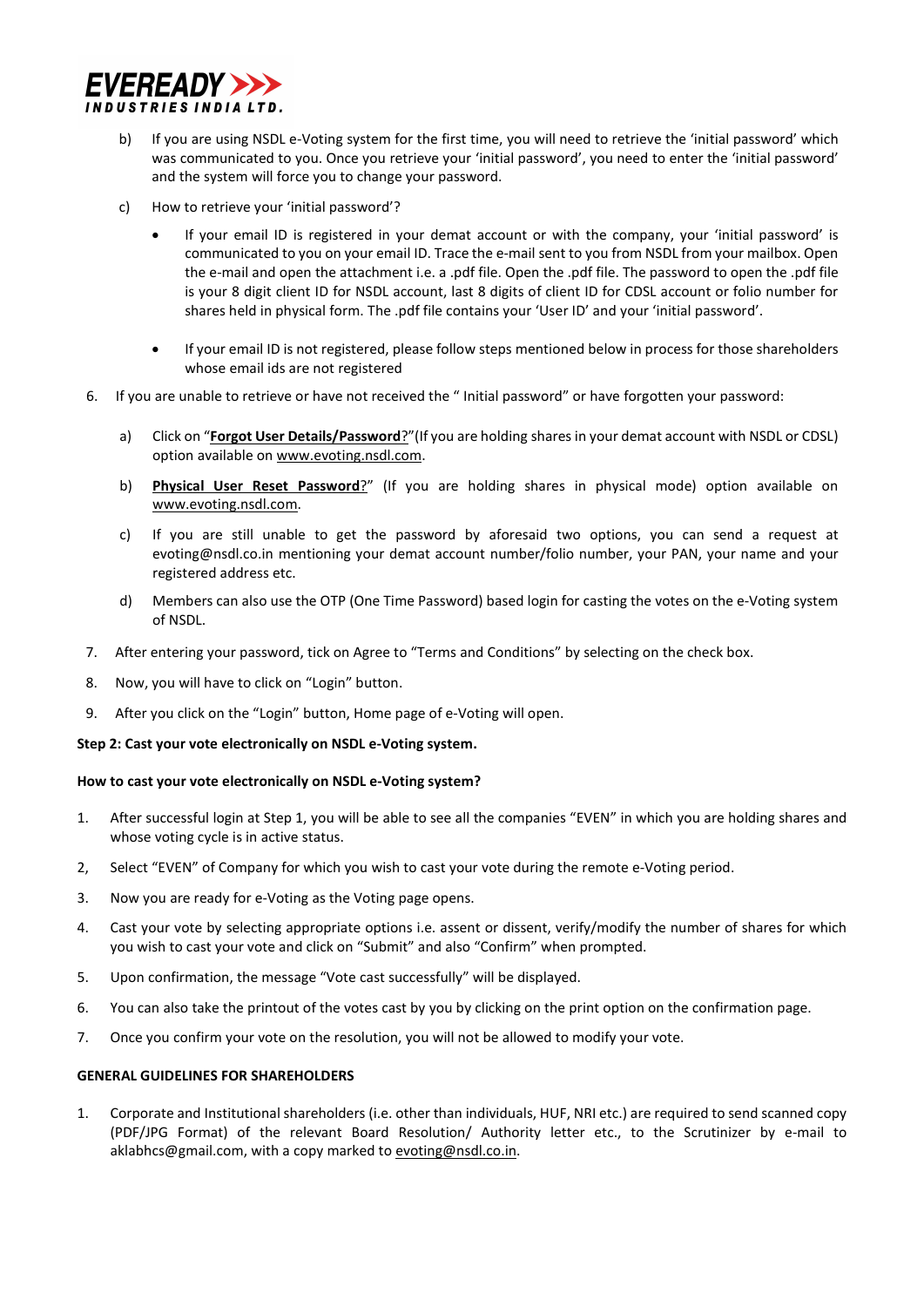

- 2. It is strongly recommended not to share your password with any other person and take utmost care to keep your password confidential. Login to the e-Voting website will be disabled upon five unsuccessful attempts to key in the correct password. In such an event, you will need to go through the "Forgot User Details/Password?" or "Physical User Reset Password?" option available on www.evoting.nsdl.com to reset the password.
- 3. In case of any queries, you may refer the Frequently Asked Questions (FAQs) for Shareholders and e-Voting user manual for Shareholders available at the download section of www.evoting.nsdl.com or call on toll free no.: 1800 1020 990 and 1800 224 430 or send a request to Mr. Amit Vishal, Senior Manager or Ms. Pallavi Mhatre, Manager at evoting@nsdl.co.in and/or Mr. Ravi Kumar Bahl, Compliance Officer, Maheshwari Datamatics Pvt. Ltd. at the designated e-mail ID: mdpldc@yahoo.com or call on +91-33-2248-2248, who will address the queries/grievances connected with the voting by electronic means.

The details relating to the Director proposed to be appointed, as required to be provided in terms of the SEBI (Listing Obligations & Disclosure Requirements) Regulations, 2015 (Listing Regulations) and Secretarial Standard (SS-2) issued by the Institute of Company Secretaries of India, are as below :

| Name                                                                                 | Mr. Suvamoy Saha                                                                                                                                                                                                                                                                                                                                                                                                                                                                                                                                                                               |                                                  |  |
|--------------------------------------------------------------------------------------|------------------------------------------------------------------------------------------------------------------------------------------------------------------------------------------------------------------------------------------------------------------------------------------------------------------------------------------------------------------------------------------------------------------------------------------------------------------------------------------------------------------------------------------------------------------------------------------------|--------------------------------------------------|--|
| Age                                                                                  | 63 Years                                                                                                                                                                                                                                                                                                                                                                                                                                                                                                                                                                                       |                                                  |  |
| Qualifications                                                                       | B.Com (Hons.), FCA                                                                                                                                                                                                                                                                                                                                                                                                                                                                                                                                                                             |                                                  |  |
| Expertise                                                                            | Mr. Saha has over 37 years of experience in corporate<br>management in diverse fields - both in India and abroad. He has<br>held senior positions in finance, information technology, quality<br>and general management. He was the Whole time Director of<br>Eveready Industries India Ltd. (the Company) from March 2005<br>to July 2019 and was responsible for the operational<br>management of the Company and was the Joint Managing<br>Director of the Company from August 10, 2021 to March 7, 2022<br>exercising the duties as required for the overall management of<br>the Company. |                                                  |  |
| Date of first appointment on the Board                                               | 04.05.2020                                                                                                                                                                                                                                                                                                                                                                                                                                                                                                                                                                                     |                                                  |  |
| Number of Board Meetings attended                                                    | 6 out of 6                                                                                                                                                                                                                                                                                                                                                                                                                                                                                                                                                                                     |                                                  |  |
| Relationship with other Directors/KMP of the<br>Company                              | None                                                                                                                                                                                                                                                                                                                                                                                                                                                                                                                                                                                           |                                                  |  |
| Other Directorships, Membership/ Chairmanship of                                     | <b>Directorship</b>                                                                                                                                                                                                                                                                                                                                                                                                                                                                                                                                                                            | <b>Committee Membership if any with position</b> |  |
| Committees of other Boards of Indian Companies                                       | Listed/Unlisted<br>Companies                                                                                                                                                                                                                                                                                                                                                                                                                                                                                                                                                                   | Listed/Unlisted Companies                        |  |
|                                                                                      | None                                                                                                                                                                                                                                                                                                                                                                                                                                                                                                                                                                                           | None                                             |  |
| Resignation from the directorship of the listed<br>companies in the past three years | None                                                                                                                                                                                                                                                                                                                                                                                                                                                                                                                                                                                           |                                                  |  |
| Shareholding in the Company (incl. as beneficial<br>owner)                           | Nil                                                                                                                                                                                                                                                                                                                                                                                                                                                                                                                                                                                            |                                                  |  |

## EXPLANATORY STATEMENT PURSUANT TO SECTION 102 OF THE COMPANIES ACT, 2013

In terms of Sections 196, 197, 198 and 203 read with Schedule V of the Companies Act, 2013 (Act) and the Rules made thereunder, the Members of the Company at the Annual General Meeting held on September 28, 2021, passed an Ordinary Resolution under the said applicable provisions of the Act and appointed Mr. Suvamoy Saha as Joint Managing Director of the Company with effect from August 10, 2021. The Board of Directors ('the Board') of the Company at its Meeting held on March 8, 2022, on the recommendation of the Nomination & Remuneration Committee of the Board, resolved to appoint Mr. Suvamoy Saha as Managing Director of the Company for a period of three years with effect from March 8, 2022, pursuant to the relevant provisions of the Companies Act, 2013 (the Act) and the Rules made thereunder, read with Schedule V to the Act and other applicable provisions of the Act (including any statutory modification(s) or re-enactment(s)